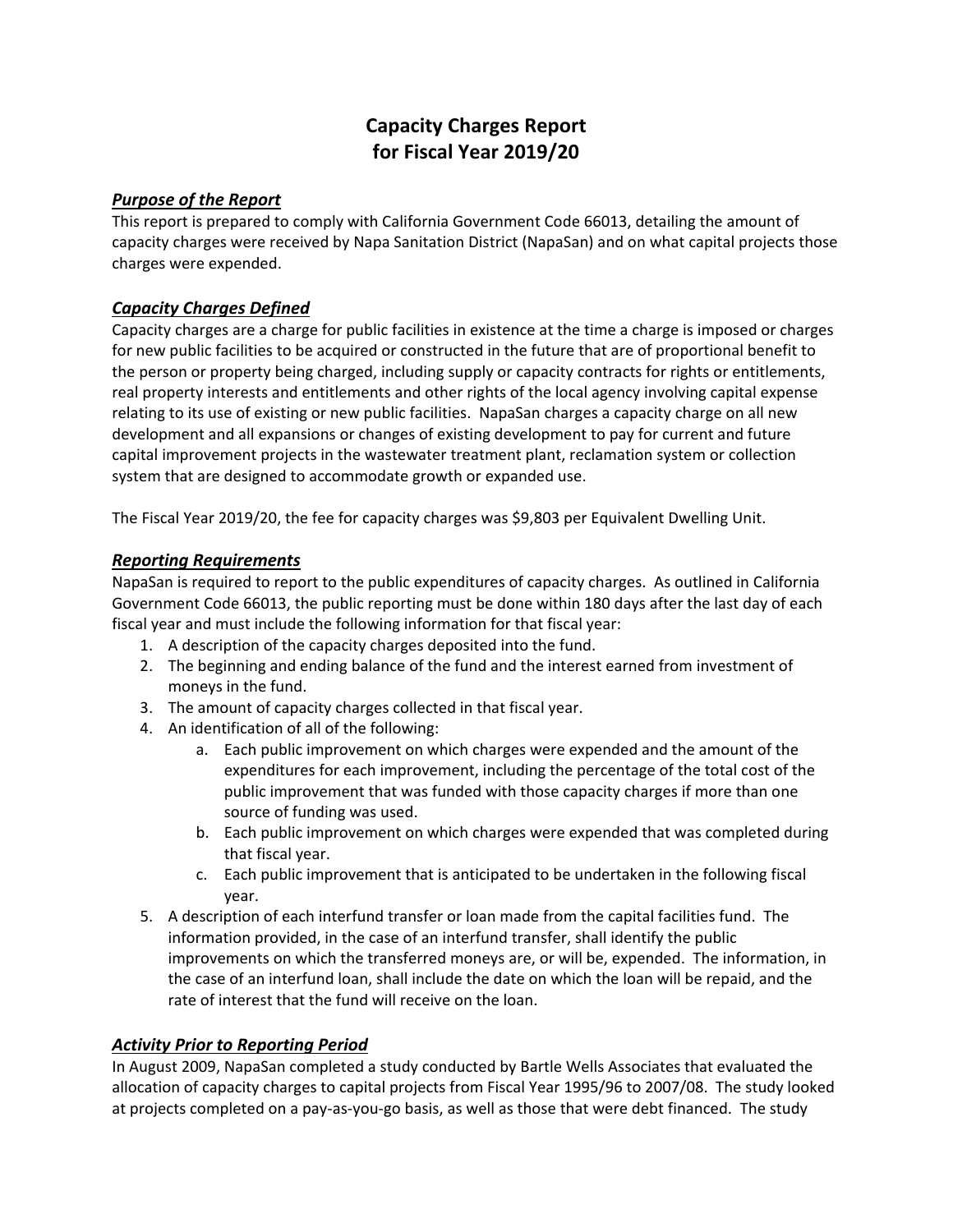evaluated which projects should be allocated to user fees (operating revenue), which to capacity charges (expansion fees), and which had "mixed benefit." For those with mixed benefit, the study evaluated what the percentage split should be for those expenses.

The study concluded that the expansion fund (capacity charges) was overspent by \$19.4 million, with that difference being picked up by the capital projects fund (user fees). And after applying the existing fund balance for the expansion fund at the end of Fiscal Year 2007/08, there was still a capacity charge deficit of \$12,607,167.

In FY 2008/09, that deficit grew by \$276,607.67 to \$12,883,774.67. In FY 2009/10, that deficit grew by \$1,590,705.81 to \$14,474,480.48. In FY 2010/11, that deficit grew by \$627,358.75 to \$15,101,839.23. In FY 2011/12, that deficit grew by \$878,026.91 to \$15,979,866.14. In FY 2012/13, that deficit shrunk by \$521,983.77 to \$15,457,882.37. In FY 2013/14, that deficit grew by \$3,811,328.73 to \$19,269,211.10. In FY 2014/15, that deficit grew by \$7,315,937.78 to \$26,585,148.88. In FY 2015/16, that deficit shrunk by \$1,420,063.15 to \$25,165,085.73. In FY 2016/17, that deficit shrunk by \$4,655,241.32 to \$20,509,844.41. In FY 2017/18, that deficit shrunk by \$4,695,640.45 to \$15,814,203.96. In FY 2018/19, that deficit grew by \$385,974.13 to \$16,200,178.09.

#### *Activity for Current Reporting Period (FY 2019/20)*

| (\$16,200,178.09)<br><b>Beginning Balance (deficit)</b> |                |  |
|---------------------------------------------------------|----------------|--|
| Revenue                                                 |                |  |
| <b>Capacity Charges Collected</b>                       | \$4,403,493.00 |  |
| Mitigation Fees*                                        | 0.00           |  |
| Interest                                                | 3,941.99       |  |
| Other Associated Revenues**                             |                |  |
| USBR - WaterSMART Grant                                 | 0.00           |  |
| <b>Total Revenue</b>                                    | \$4,407,434.99 |  |

|                                               | FY 19/20        | % of project       |                    | <b>Status</b> |
|-----------------------------------------------|-----------------|--------------------|--------------------|---------------|
|                                               | Total           | allocated to       | Total              | as of         |
| <b>Expenditures / Capital Projects</b>        | <b>Expended</b> | <b>Cap Charges</b> | <b>Cap Charges</b> | 6/30/20       |
| 13705 - I&I Reduction Program                 | \$11,229.91     | 39.4%              | \$4,424.58         | Ongoing       |
| 14703 - Browns Valley Trunk                   | 1,266,086.75    | 82.0%              | 1,038,191.14       | Ongoing       |
| 18706 - Summer 2019 Sewer I&I                 | 3,577,129.98    | 39.4%              | 1,409,389.21       | Completed     |
| 19703 - 2020 Collection System Rehabilitation | 849,304.36      | 39.4%              | 334,625.92         | Ongoing       |
| 19727 - Collection System Master Plan         | 536,859.59      | 70.0%              | 375,801.71         | Ongoing       |
| 20703 - 2021 Collection System Rehabilitation | 3,457.19        | 39.4%              | 1,362.13           | Ongoing       |
| <b>Total Expansion Capital Expenditures</b>   | \$6,244,067.78  |                    | \$3,163,794.69     |               |

#### **Ending Balance (deficit) (\$14,956,537.79)**